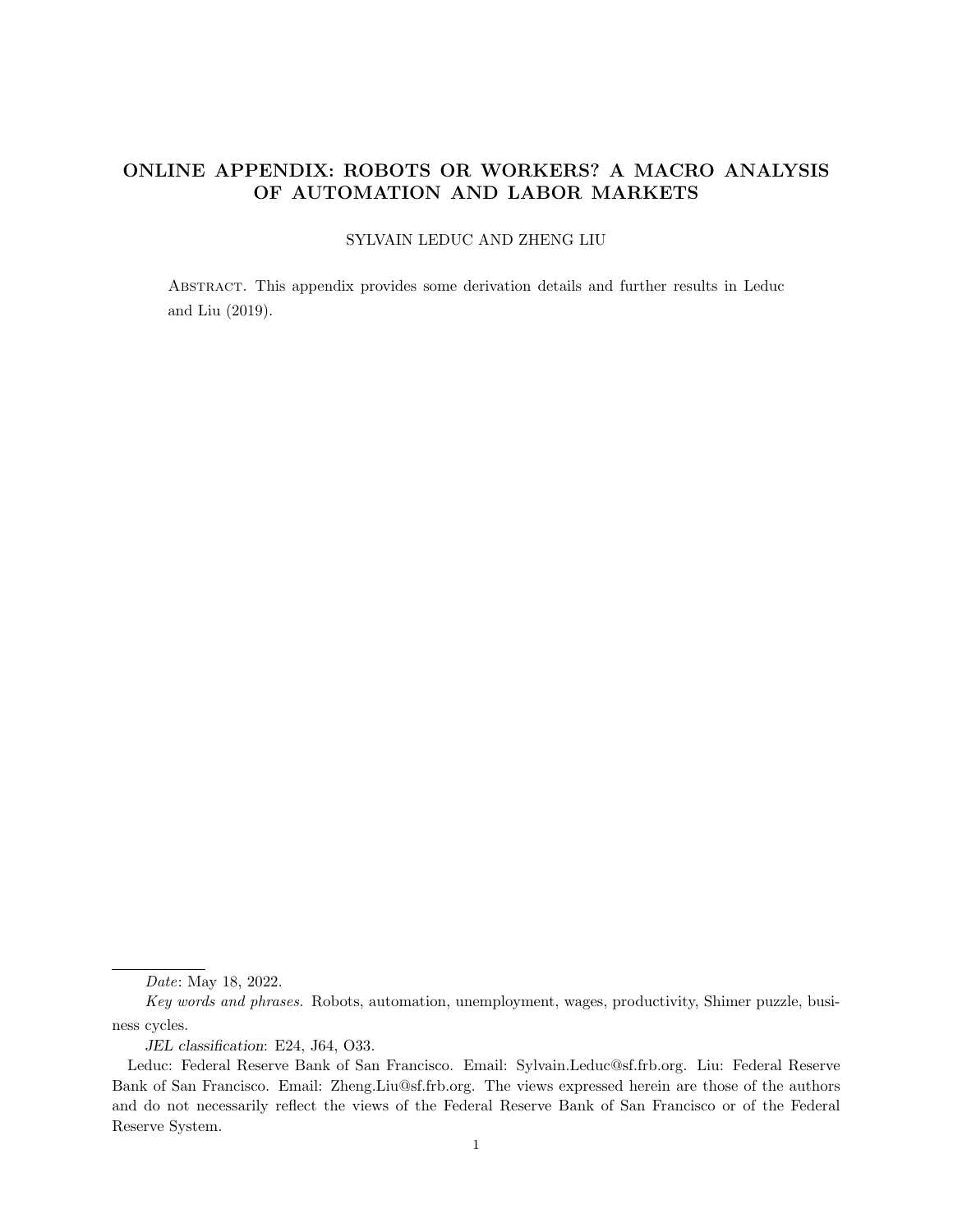# Supplemental Appendices: For Online Publication

Appendix A. Derivations of household's optimizing conditions

Denote by  $V_t(B_{t-1}, N_{t-1})$  the value function for the representative household. The household's optimizing problem can be written in the recursive form

$$
V_t(B_{t-1}, N_{t-1}) \equiv \max \ln C_t - \chi N_t + \beta \mathbb{E}_t \theta_{t+1} V_{t+1}(B_t, N_t), \tag{A.1}
$$

subject to the budget constraint

$$
C_t + \frac{B_t}{r_t} = B_{t-1} + w_t N_t + \phi(1 - N_t) + d_t - T_t,
$$
\n(A.2)

and the law of motion for employment

$$
N_t = (1 - \delta_t)N_{t-1} + q_t^u u_t,
$$
\n(A.3)

where the measure of job seekers is given by

$$
u_t = 1 - (1 - \delta_t)N_{t-1}.
$$
\n(A.4)

The household chooses  $C_t$ ,  $B_t$ , and  $N_t$ , taking prices and the average job finding rate as given.

Denote by  $\Lambda_t$  the Lagrangian multiplier for the budget constraint (A.2). The first-order condition with respect to consumption implies that

$$
\Lambda_t = \frac{1}{C_t}.\tag{A.5}
$$

The optimizing decision for  $B_t$  implies that

$$
\frac{\Lambda_t}{r_t} = \beta \mathcal{E}_t \theta_{t+1} \frac{\partial V_{t+1}(B_t, N_t)}{\partial B_t}.
$$
\n(A.6)

Using the envelope condition with respect to  $B_{t-1}$ , we obtain the intertemporal Euler equation

$$
1 = \mathcal{E}_t \frac{\beta \theta_{t+1} \Lambda_{t+1}}{\Lambda_t} r_t.
$$
\n(A.7)

Denote by  $\mu_{nt}$  the Lagrangian multiplier associated with the employment law of motion (A.3). The first-order condition with respect to  $N_t$  implies that

$$
\mu_{nt} = \Lambda_t \left( w_t - \phi - \frac{\chi}{\Lambda_t} \right) + \beta E_t \theta_{t+1} \frac{\partial V_{t+1}(B_t, N_t)}{\partial N_t}.
$$
\n(A.8)

After substituting out  $u_t$  in Eq. (A.3) using Eq. (A.4), we obtain the envelope condition with respect to  $N_{t-1}$ 

$$
\frac{\partial V_t(B_{t-1}, N_{t-1})}{\partial N_{t-1}} = \mu_{nt}(1 - \delta_t)(1 - q_t^u). \tag{A.9}
$$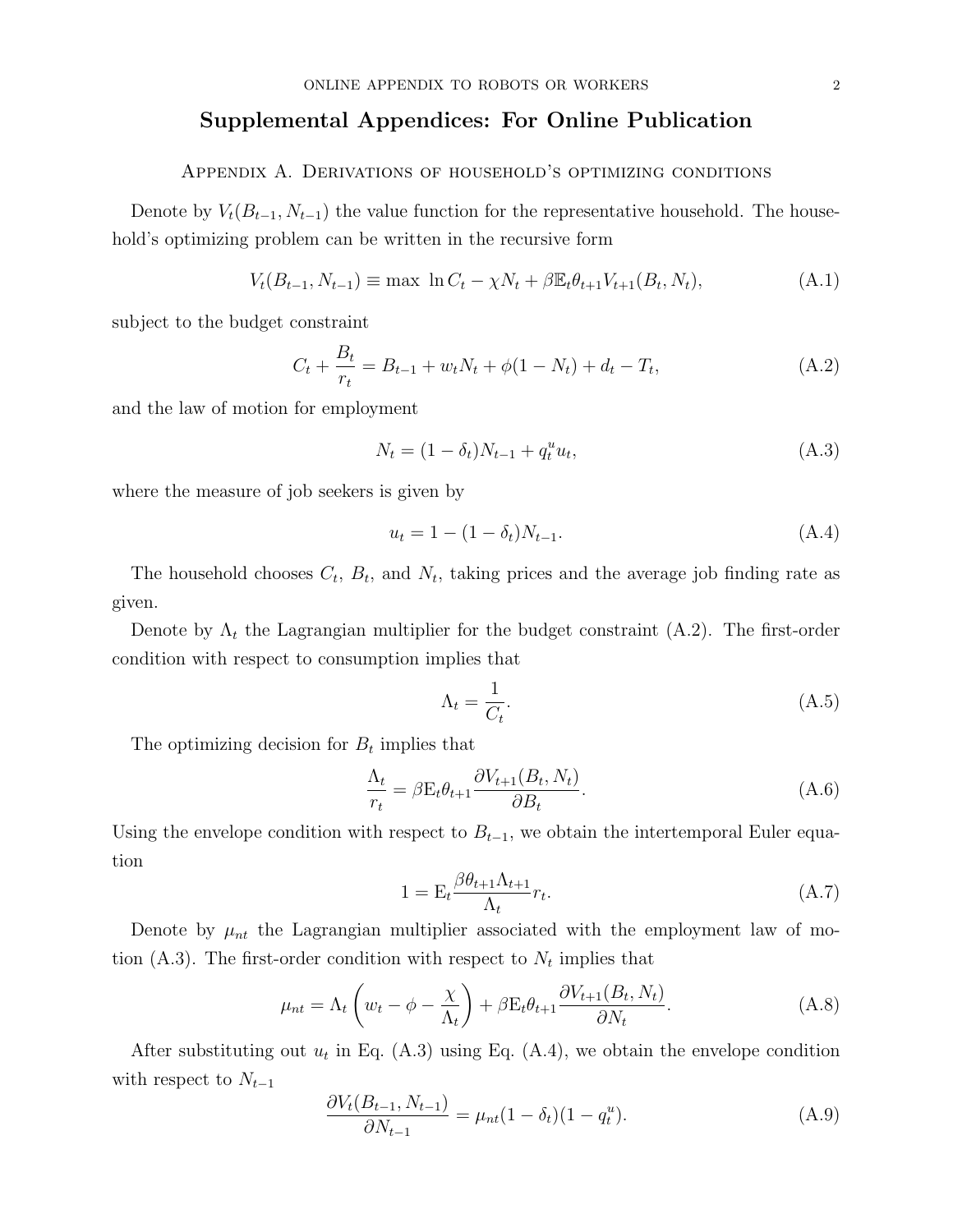Define the employment surplus as  $S_t^H \equiv \frac{\mu_{nt}}{\Lambda_t}$  $\frac{u_{nt}}{\Lambda_t}$ . The first-order condition (A.8), together with the envelope condition (A.9), implies the Bellman equation

$$
S_t^H = w_t - \phi - \frac{\chi}{\Lambda_t} + \mathcal{E}_t \frac{\beta \theta_{t+1} \Lambda_{t+1}}{\Lambda_t} (1 - \delta_{t+1}) (1 - q_{t+1}^u) S_{t+1}^H. \tag{A.10}
$$

#### Appendix B. Summary of equilibrium conditions: Benchmark model

A search equilibrium is a system of 22 equations for 22 variables summarized in the vector

 $[C_t, r_t, Y_t, m_t, u_t, v_t, q_t^u, q_t^v, q_t^a, N_t, U_t, \eta_t, J_t^e, J_t^v, J_t^a, A_t, x_t^*, w_t, Y_{nt}, Y_{at}, p_{nt}, p_{at}]$ .

We write the equations in the same order as in the dynare code.

(1) Household's bond Euler equation:

$$
1 = E_t \beta \theta_{t+1} \frac{C_t}{C_{t+1}} r_t,
$$
\n(B.1)

(2) Matching function

$$
m_t = \mu u_t^{\alpha} v_t^{1-\alpha},\tag{B.2}
$$

(3) Job finding rate

$$
q_t^u = \frac{m_t}{u_t},\tag{B.3}
$$

(4) Vacancy filling rate

$$
q_t^v = \frac{m_t}{v_t},\tag{B.4}
$$

(5) Employment dynamics

$$
N_t = (1 - \delta_t)N_{t-1} + m_t,
$$
\n(B.5)

(6) Number of searching workers

$$
u_t = 1 - (1 - \delta_t)N_{t-1},
$$
\n(B.6)

(7) Unemployment

$$
U_t = 1 - N_t,\tag{B.7}
$$

(8) Vacancy dynamics

$$
v_t = (1 - q_{t-1}^v)(1 - q_t^a)v_{t-1} + \delta_t N_{t-1} + \eta_t,
$$
\n(B.8)

(9) Automation dynamics

$$
A_t = (1 - \rho^o)A_{t-1} + q_t^a (1 - q_{t-1}^v)v_{t-1},
$$
\n(B.9)

(10) Employment value

$$
J_t^e = p_{nt} Z_t - w_t + \mathbb{E}_t \beta \theta_{t+1} \frac{C_t}{C_{t+1}} \left[ \delta_{t+1} J_{t+1}^v + (1 - \delta_{t+1}) J_{t+1}^e \right],
$$
 (B.10)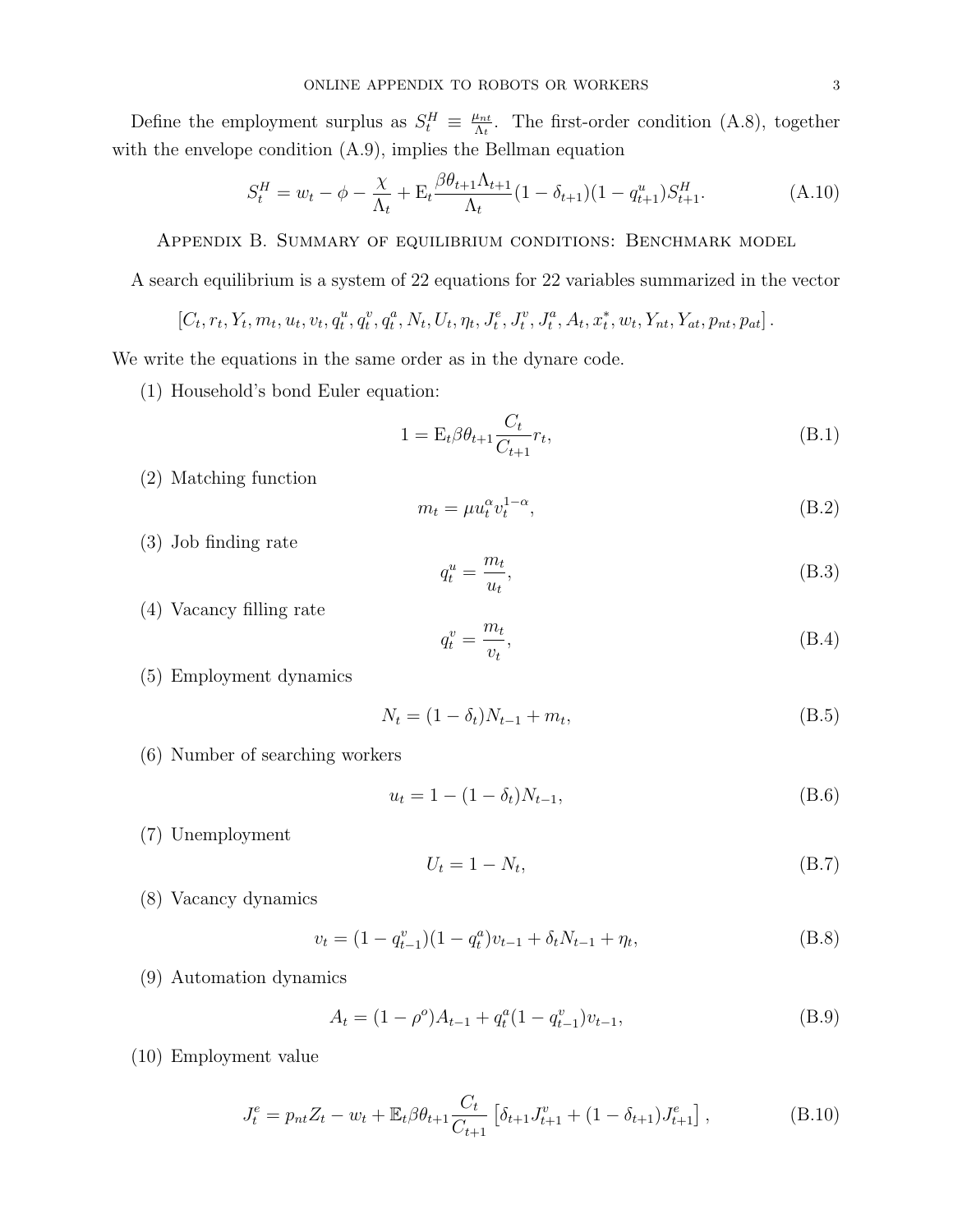(11) Vacancy value

$$
J_t^v = -\kappa + q_t^v J_t^e + (1 - q_t^v) \mathbb{E}_t \beta \theta_{t+1} \frac{C_t}{C_{t+1}} \left\{ (1 - q_{t+1}^a) J_{t+1}^v + q_{t+1}^a J_{t+1}^a - \int_0^{x_{t+1}^*} x dG(x) \right\}.
$$
 (B.11)

(12) Automation value

$$
J_t^a = p_{at} Z_t \zeta_t - \kappa_a + (1 - \rho^o) \mathbb{E}_t \beta \theta_{t+1} \frac{C_t}{C_{t+1}} J_{t+1}^a,
$$
(B.12)

(13) Automation threshold

$$
x_t^* = J_t^a - J_t^v,\tag{B.13}
$$

(14) Robot adoption

$$
q_t^a = \left(\frac{x_t^*}{\bar{x}}\right)^{\eta_a},\tag{B.14}
$$

(15) Vacancy creation

$$
\eta_t = \left(\frac{J_t^v}{\bar{e}}\right)^{\eta_e},\tag{B.15}
$$

(16) Aggregate output

$$
Y_t = \left[ \alpha_n Y_{nt}^{\frac{\sigma - 1}{\sigma}} + (1 - \alpha_n) Y_{nt}^{\frac{\sigma - 1}{\sigma}} \right]^{\frac{\sigma}{\sigma - 1}},
$$
\n(B.16)

(17) Intermediate goods produced by workers

$$
Y_{nt} = Z_t N_t, \tag{B.17}
$$

(18) Intermediate goods produced by robots

$$
Y_{at} = Z_t \zeta_t A_t,\tag{B.18}
$$

(19) The relative price of intermediate goods produced by workers

$$
p_{nt} = \alpha_n \left(\frac{Y_t}{Y_{nt}}\right)^{\frac{1}{\sigma}} \tag{B.19}
$$

(20) The relative price of intermediate goods produced by robots

$$
p_{at} = (1 - \alpha_n) \left(\frac{Y_t}{Y_{at}}\right)^{\frac{1}{\sigma}}
$$
 (B.20)

(21) Resource constraint

$$
C_t + \kappa v_t + \kappa_a A_t + \frac{\eta_a}{1 + \eta_a} q_t^a x_t^* (1 - q_{t-1}^v) v_{t-1} + \frac{\eta_e}{1 + \eta_e} \eta_t J_t^v = Y_t,
$$
 (B.21)

(22) Nash bargaining wage

$$
\frac{b}{1-b}(J_t^e - J_t^v) = w_t - \phi - \chi C_t + \mathbb{E}_t \frac{\beta \theta_{t+1} C_t}{C_{t+1}} (1 - q_{t+1}^u)(1 - \delta_{t+1}) \frac{b}{1-b}(J_{t+1}^e - J_{t+1}^v), \quad (B.22)
$$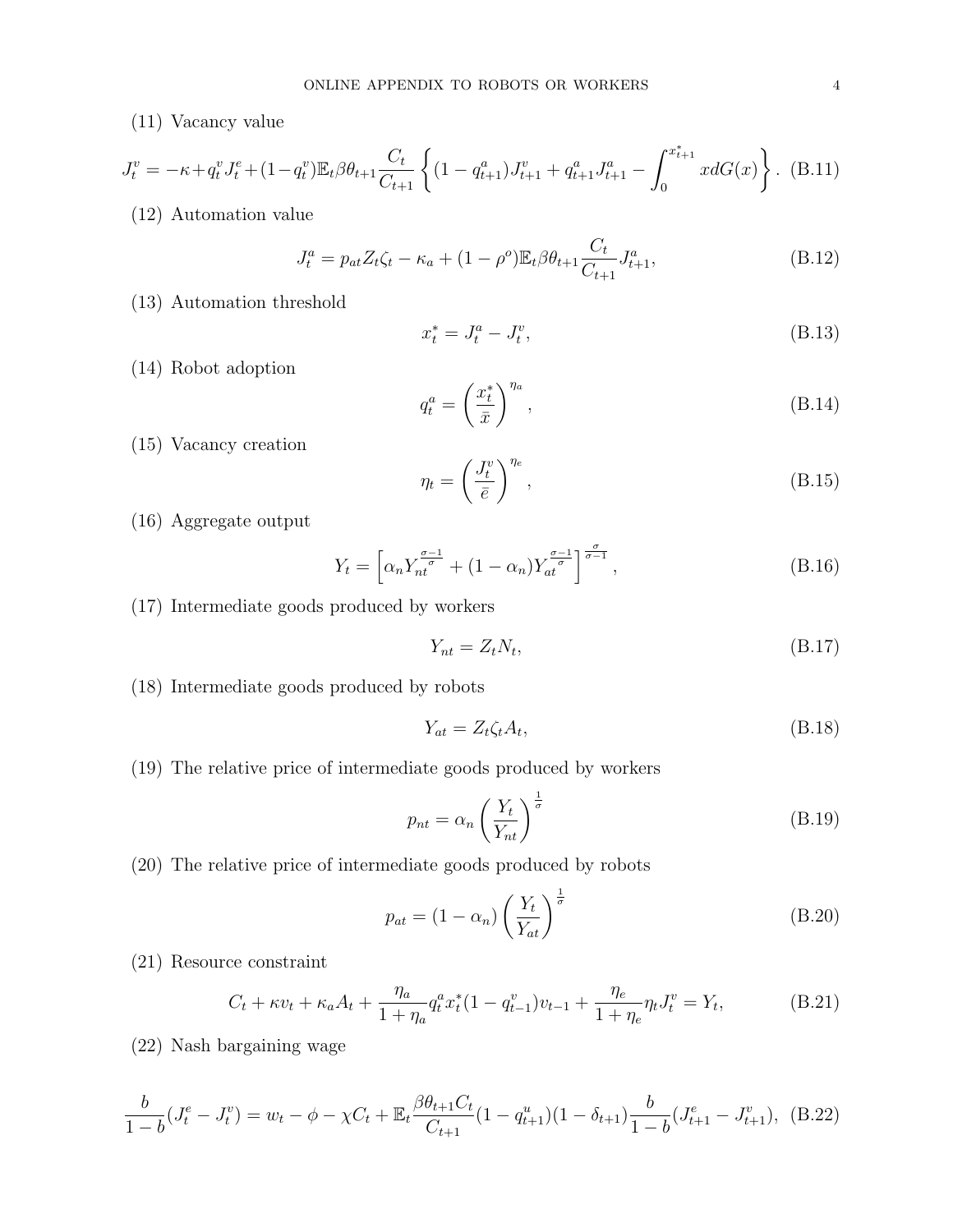#### ONLINE APPENDIX TO ROBOTS OR WORKERS  $\hspace{2cm} 5$

#### Appendix C. Additional impulse responses

We report some additional impulse responses in this section.

Impulse responses to a job separation shock in the benchmark model. A job separation shock raises both unemployment and vacancies and mechanically boosts hiring through the matching function, as shown in Figure C.1. This finding is consistent with Shimer (2005), who argues that the counterfactual implication of the job separation shock for the correlation between unemployment and vacancies renders the shock unimportant for explaining observed labor market dynamics. The shock reduces the automation probability. Labor productivity increases slightly, since the decline in employment outpaces the decline in aggregate output. The shock also leads to small declines in real wages and the labor income share.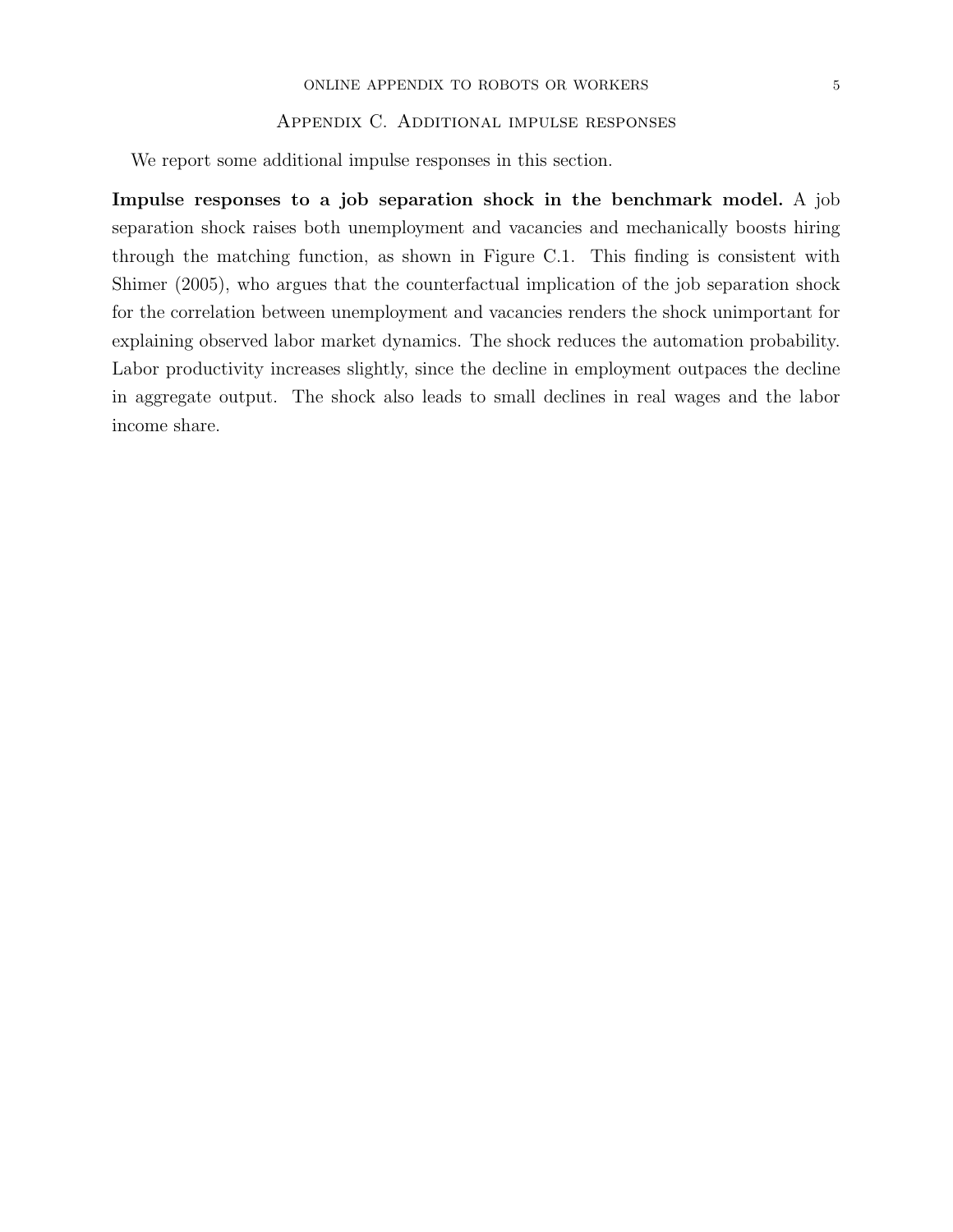

FIGURE C.1. Impulse responses to a job separation shock in the benchmark model.

Impulse responses to a neutral technology shock: benchmark vs. no-automation counterfactuals. We compare the impulse responses to a positive neutral technology shock in the benchmark model with those in two counterfactuals: (1) reducing worker bargaining weight and  $(2)$  raising the worker's value of non-market activity (i.e., the unemployment insurance benefits). In both counterfactuals, we turn off the automation threat channel by keeping the automation probability constant at the steady-state level.

Figure C.2 compares the impulse responses to a positive neutral technology shock in the benchmark model (the black solid lines) to the no-automation counterfactual (the blue dashed lines) and the low worker bargaining weight case (the red dashed lines).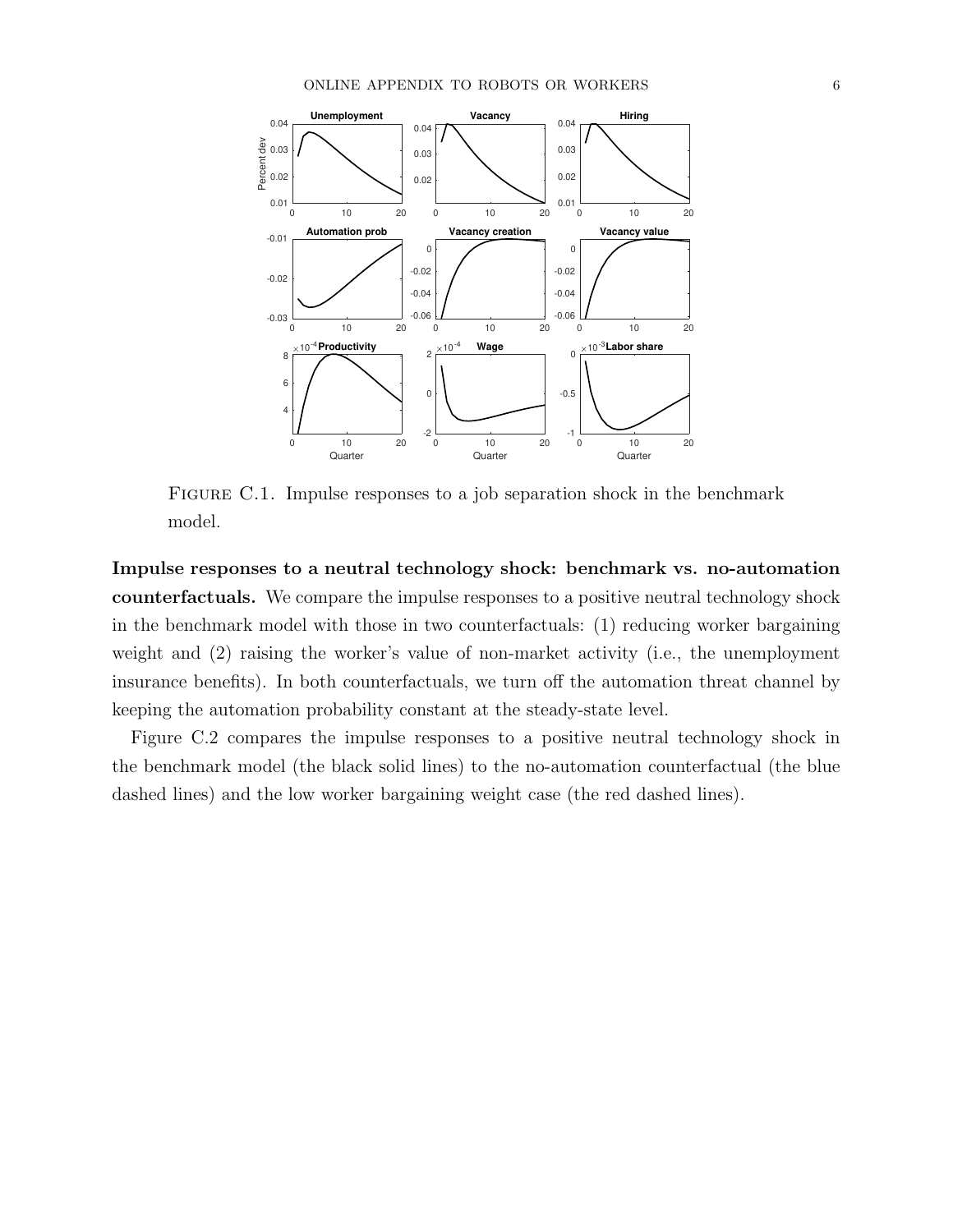

FIGURE C.2. Impulse responses to a positive neutral technology shock in the benchmark model (black solid lines), the counterfactual with no automation (blue dashed lines), and the counterfactual with no automation and low worker bargaining weight (red dot-dash lines).

Figure C.3 compares the impulse responses to a positive neutral technology shock in the benchmark model (the black solid lines) to the no-automation counterfactual (the blue dashed lines) and the high UI benefit counterfactual (the red dashed lines).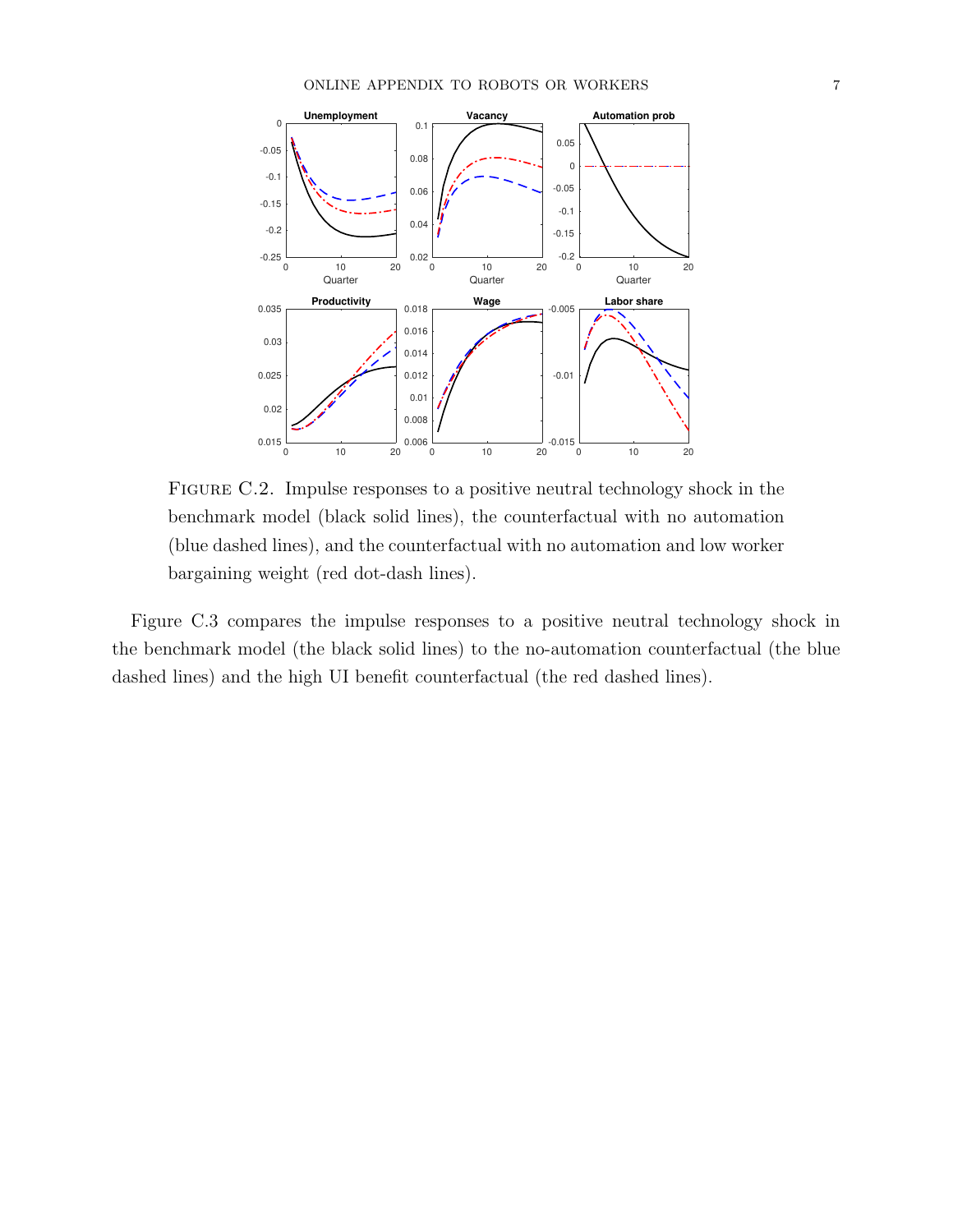

Figure C.3. Impulse responses to a positive Fan08Yue shock in the benchmark model (black solid lines), the counterfactual with no automation (blue dashed lines), and the counterfactual with no automation and high unemployment insurance (UI) benefits (red dot-dash lines).

## Appendix D. Model with production lags

Summary of equilibrium conditions. A search equilibrium is a system of 22 equations for 22 variables summarized in the vector

$$
[C_t, r_t, Y_t, m_t, u_t, v_t, q_t^u, q_t^v, q_t^a, N_t, U_t, \eta_t, J_t^e, J_t^v, J_t^a, A_t, x_t^*, w_t, Y_{nt}, Y_{at}, p_{nt}, p_{at}].
$$

We write the equations in the same order as in the dynare code.

(1) Household's bond Euler equation:

$$
1 = E_t \beta \theta_{t+1} \frac{C_t}{C_{t+1}} r_t,
$$
\n(D.1)

(2) Matching function

$$
m_t = \mu u_t^{\alpha} v_t^{1-\alpha},\tag{D.2}
$$

(3) Job finding rate

$$
q_t^u = \frac{m_t}{u_t},\tag{D.3}
$$

(4) Vacancy filling rate

$$
q_t^v = \frac{m_t}{v_t},\tag{D.4}
$$

(5) Employment dynamics

$$
N_t = (1 - \delta_t)N_{t-1} + m_t, \tag{D.5}
$$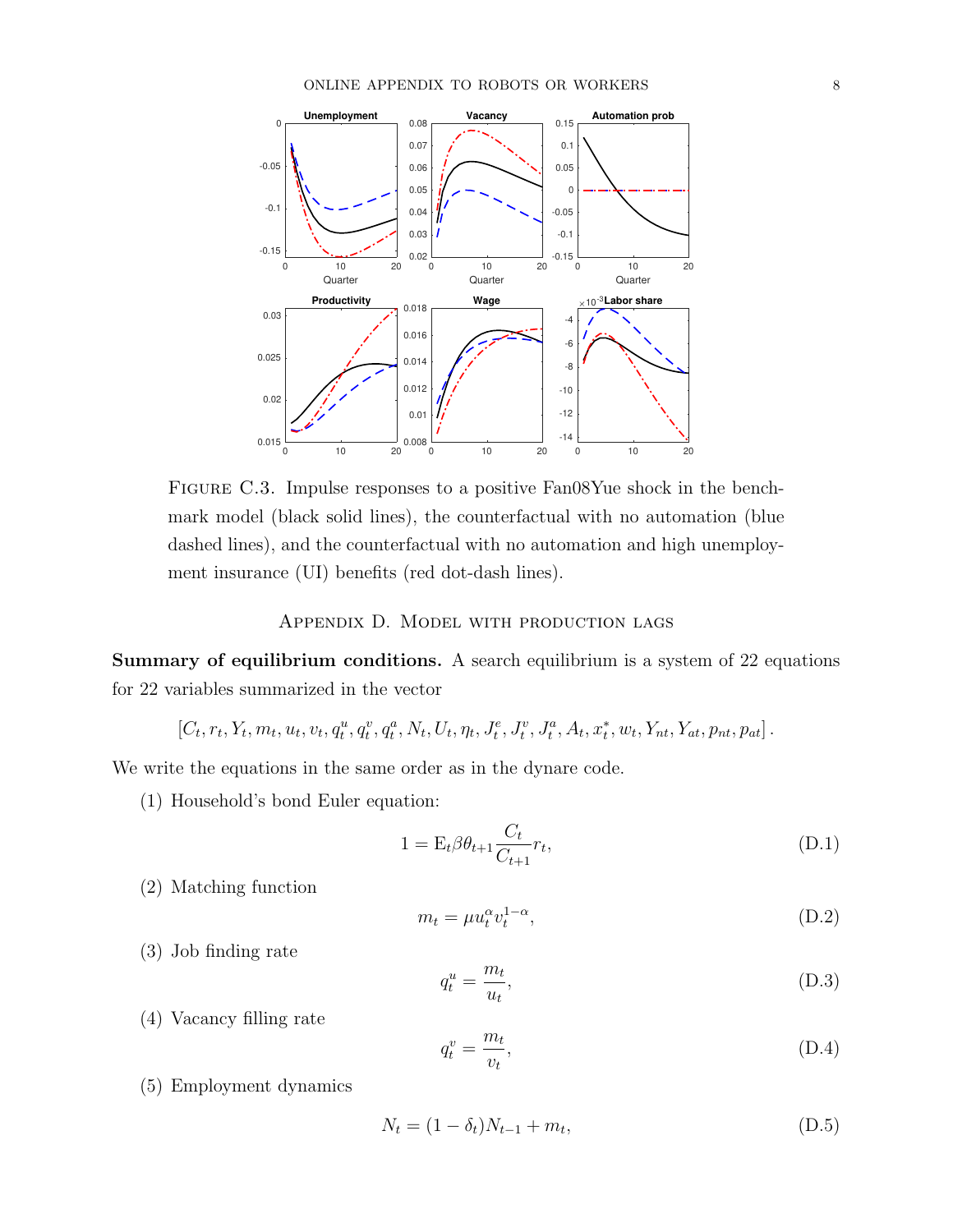(6) Number of searching workers

$$
u_t = 1 - (1 - \delta_t)N_{t-1},
$$
\n(D.6)

(7) Unemployment

$$
U_t = 1 - N_t,\tag{D.7}
$$

(8) Vacancy dynamics

$$
v_t = (1 - q_{t-1}^v)(1 - q_t^a)v_{t-1} + \delta_t N_{t-1} + \eta_t,
$$
\n(D.8)

(9) Automation dynamics

$$
A_t = (1 - \rho^o)A_{t-1} + q_t^a (1 - q_{t-1}^v)v_{t-1},
$$
\n(D.9)

(10) Employment value

$$
J_t^e = p_{nt} Z_t - w_t + \mathbb{E}_t \beta \theta_{t+1} \frac{C_t}{C_{t+1}} \left[ \delta_{t+1} J_{t+1}^v + (1 - \delta_{t+1}) J_{t+1}^e \right], \tag{D.10}
$$

(11) Vacancy value

$$
J_t^v = -\kappa + q_t^v J_t^e + (1 - q_t^v) \mathbb{E}_t \beta \theta_{t+1} \frac{C_t}{C_{t+1}} \left\{ (1 - q_{t+1}^a) J_{t+1}^v + q_{t+1}^a J_{t+1}^a - \int_0^{x_{t+1}^*} x dG(x) \right\}.
$$
 (D.11)

(12) Automation value

$$
J_t^a = (1 - \rho^o) \mathbb{E}_t D_{t,t+1} \left[ p_{a,t+1} Z_{t+1} \zeta_{t+1} - \kappa_a + J_{t+1}^a \right]
$$
(D.12)

(13) Automation threshold

$$
x_t^* = J_t^a - J_t^v,\tag{D.13}
$$

(14) Robot adoption

$$
q_t^a = \left(\frac{x_t^*}{\bar{x}}\right)^{\eta_a},\tag{D.14}
$$

(15) Vacancy creation

$$
\eta_t = \left(\frac{J_t^v}{\bar{e}}\right)^{\eta_e},\tag{D.15}
$$

(16) Aggregate output

$$
Y_t = \left[ \alpha_n Y_{nt}^{\frac{\sigma - 1}{\sigma}} + (1 - \alpha_n) Y_{nt}^{\frac{\sigma - 1}{\sigma}} \right]^{\frac{\sigma}{\sigma - 1}}, \tag{D.16}
$$

(17) Intermediate goods produced by workers

$$
Y_{nt} = Z_t N_t, \tag{D.17}
$$

(18) Intermediate goods produced by robots

$$
Y_{at} = Z_t \zeta_t A_{t-1},\tag{D.18}
$$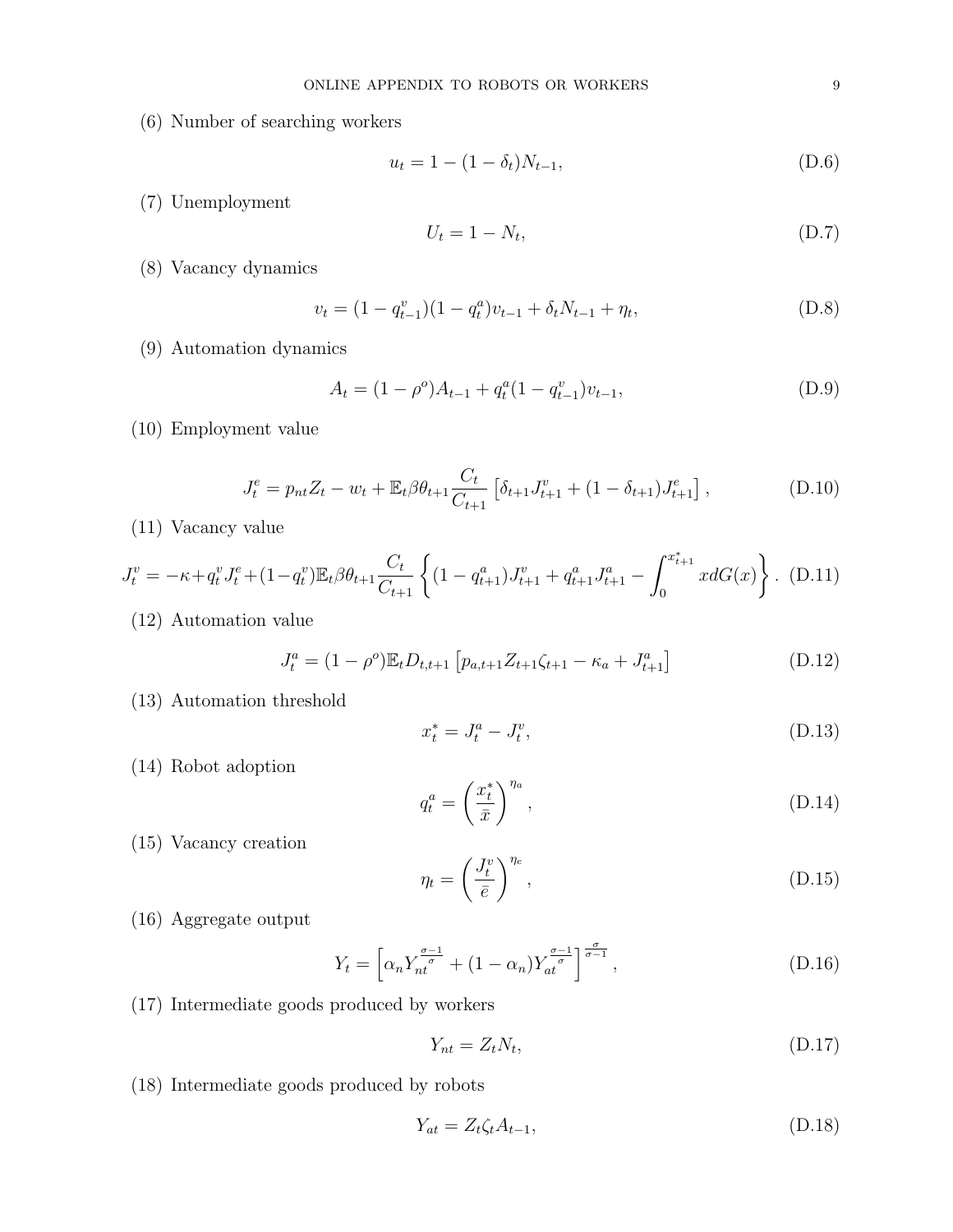(19) The relative price of intermediate goods produced by workers

$$
p_{nt} = \alpha_n \left(\frac{Y_t}{Y_{nt}}\right)^{\frac{1}{\sigma}} \tag{D.19}
$$

(20) The relative price of intermediate goods produced by robots

$$
p_{at} = (1 - \alpha_n) \left(\frac{Y_t}{Y_{at}}\right)^{\frac{1}{\sigma}}
$$
 (D.20)

(21) Resource constraint

$$
C_t + \kappa v_t + \kappa_a A_{t-1} + \frac{\eta_a}{1 + \eta_a} q_t^a x_t^* (1 - q_{t-1}^v) v_{t-1} + \frac{\eta_e}{1 + \eta_e} \eta_t J_t^v = Y_t,
$$
 (D.21)

(22) Nash bargaining wage

$$
\frac{b}{1-b}(J_t^e - J_t^v) = w_t - \phi - \chi C_t + \mathbb{E}_t \frac{\beta \theta_{t+1} C_t}{C_{t+1}} (1 - q_{t+1}^u)(1 - \delta_{t+1}) \frac{b}{1-b}(J_{t+1}^e - J_{t+1}^v), \quad (D.22)
$$

Impulse responses. We calibrate the parameters in the model with production lags to the same values as those in the benchmark model.

Figures D.1-D.4 show the impulse responses of several macro and labor market variables to a positive, one-standard-deviation shock to the neutral technology, the discount factor, the automation-specific technology, and the job separation rate, respectively.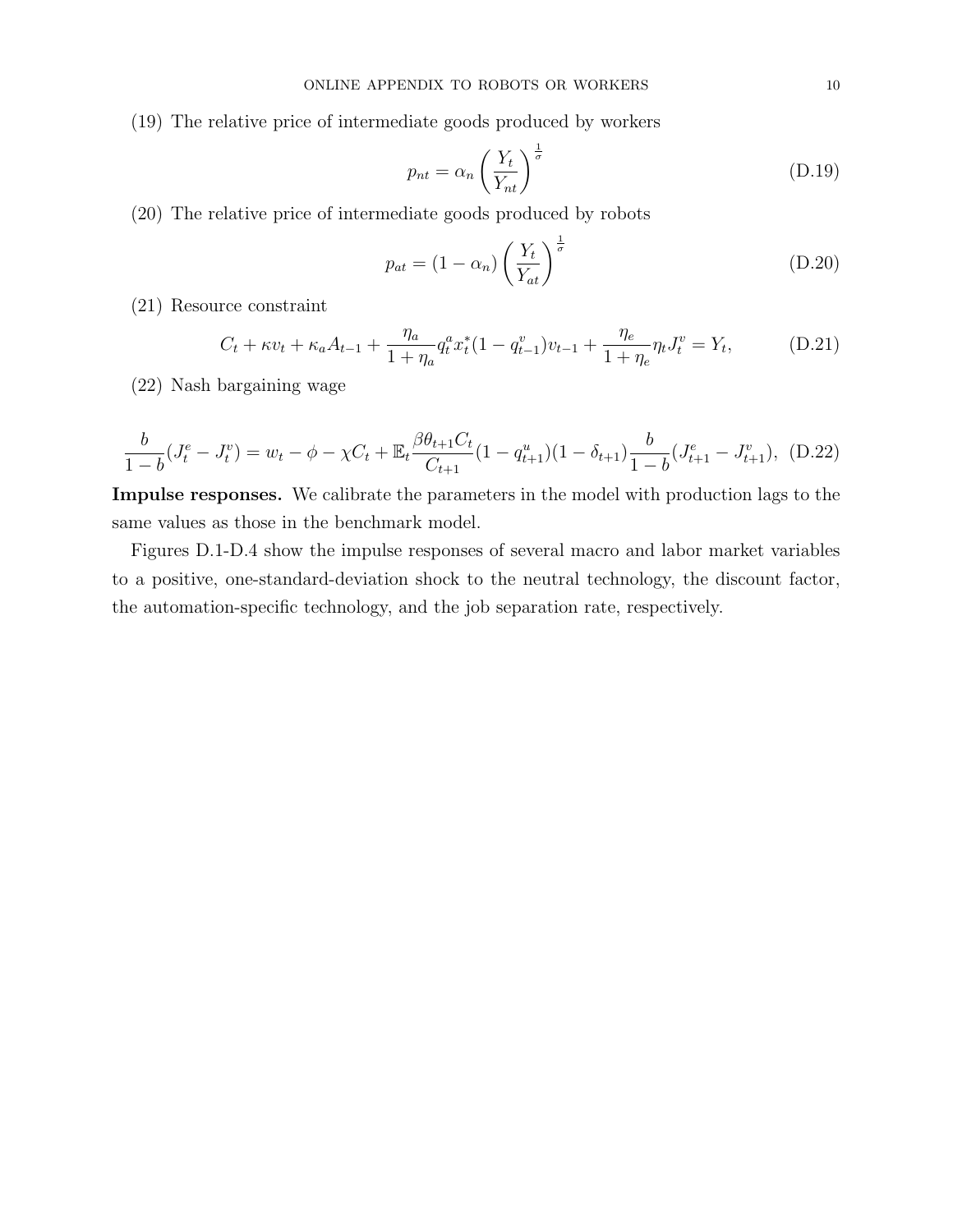

Figure D.1. Impulse responses to a positive neutral technology shock in the model with production lags.



Figure D.2. Impulse responses to a positive discount factor shock in the model with with production lags.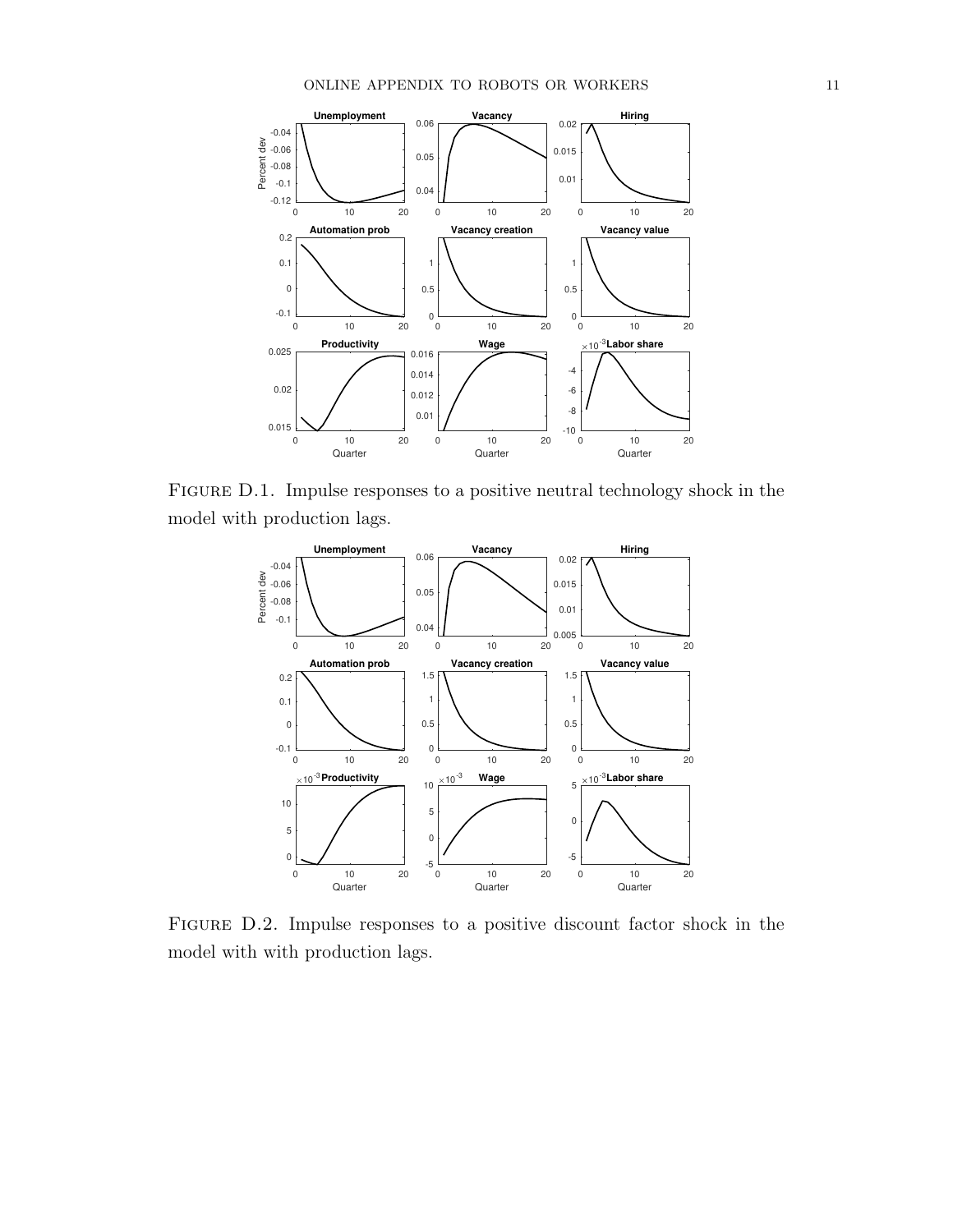

FIGURE D.3. Impulse responses to a positive automation-specific technology shock in the model with production lags.



Figure D.4. Impulse responses to a positive job separation shock in the model with production lags.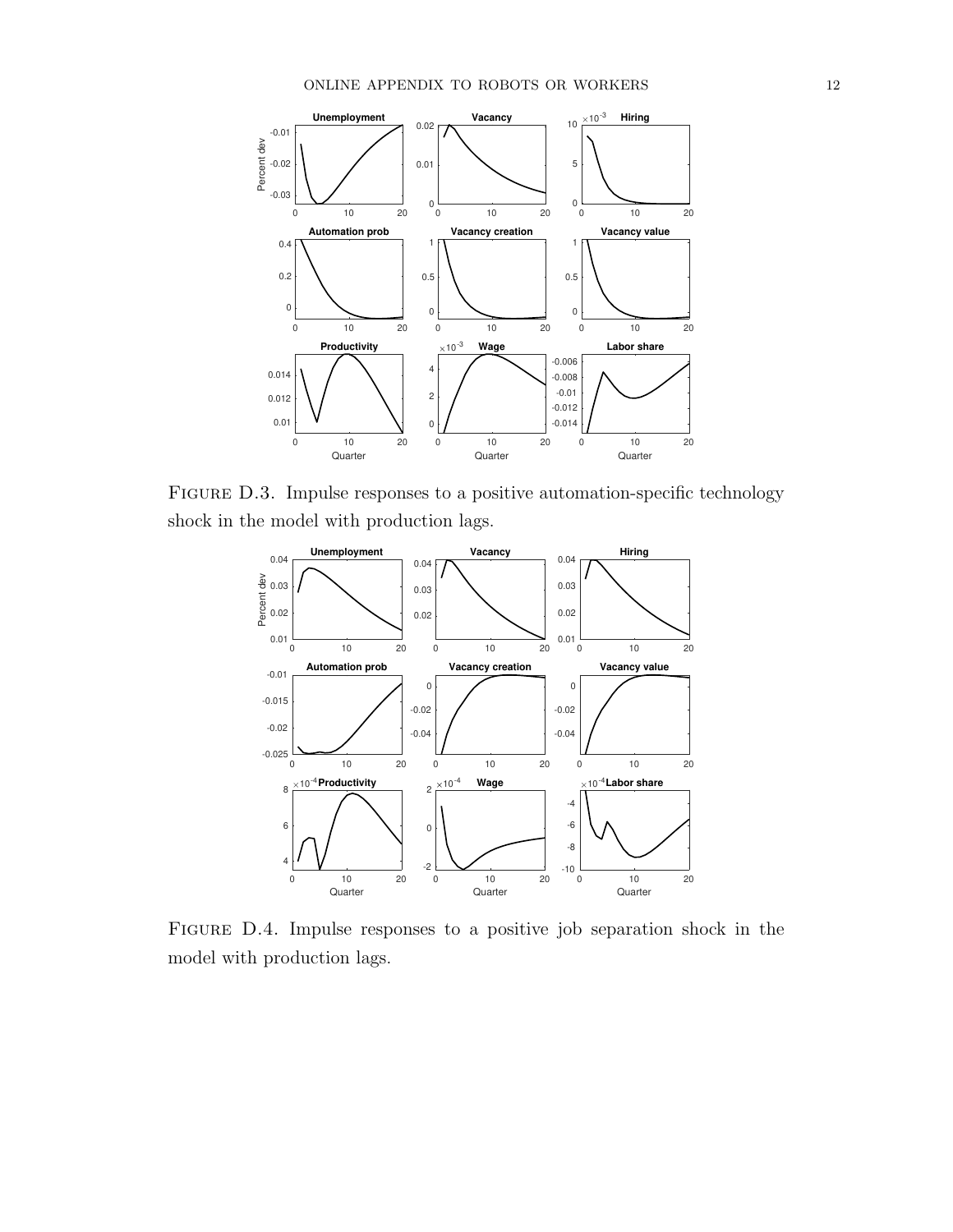# Appendix E. Model with automated jobs

Summary of equilibrium conditions. A search equilibrium is a system of 22 equations for 22 variables summarized in the vector

 $[C_t, r_t, Y_t, m_t, u_t, v_t, q_t^u, q_t^v, q_t^a, N_t, U_t, \eta_t, J_t^e, J_t^v, J_t^a, A_t, x_t^*, w_t, Y_{nt}, Y_{at}, p_{nt}, p_{at}]$ .

(1) Household's bond Euler equation:

$$
1 = E_t \beta \theta_{t+1} \frac{C_t}{C_{t+1}} r_t,
$$
\n(E.1)

(2) Matching function

$$
m_t = \mu u_t^{\alpha} v_t^{1-\alpha},\tag{E.2}
$$

(3) Job finding rate

$$
q_t^u = \frac{m_t}{u_t},\tag{E.3}
$$

(4) Vacancy filling rate

$$
q_t^v = \frac{m_t}{v_t},\tag{E.4}
$$

(5) Employment dynamics

$$
N_t = (1 - \delta_t)(1 - q_t^a)N_{t-1} + m_t,
$$
\n(E.5)

(6) Number of searching workers

$$
u_t = 1 - (1 - \delta_t)(1 - q_t^a)N_{t-1},
$$
\n(E.6)

(7) Unemployment

$$
U_t = 1 - N_t,\tag{E.7}
$$

(8) Vacancy dynamics

$$
v_t = (1 - q_{t-1}^v)v_{t-1} + \delta_t N_{t-1} + \eta_t,
$$
\n(E.8)

(9) Automation dynamics

$$
A_t = (1 - \rho^o)A_{t-1} + q_t^a (1 - \delta_t)N_{t-1},
$$
\n(E.9)

(10) Employment value

$$
J_t^e = p_{nt} Z_t - w_t + \mathbb{E}_t \beta \theta_{t+1} \frac{C_t}{C_{t+1}} \left\{ \delta_{t+1} J_{t+1}^v + (1 - \delta_{t+1}) \left[ q_{t+1}^a J_{t+1}^a - \int_0^{x_{t+1}^*} x dG(x) + (1 - q_{t+1}^a) J_{t+1}^e \right] \right\},
$$
\n(E.10)

(11) Vacancy value

$$
J_t^v = -\kappa + q_t^v J_t^e + (1 - q_t^v) \mathbb{E}_t \beta \theta_{t+1} \frac{C_t}{C_{t+1}} J_{t+1}^v,
$$
\n(E.11)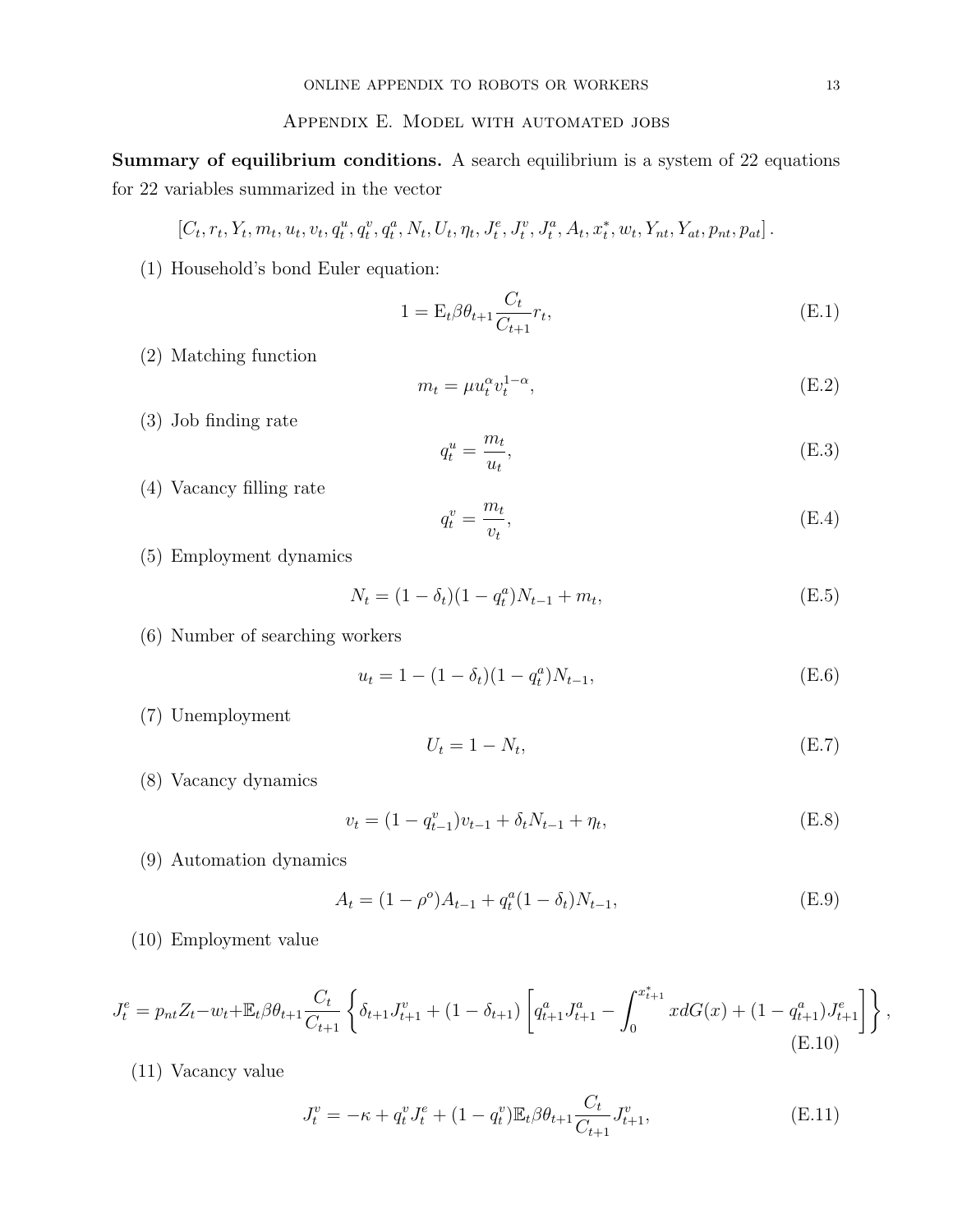(12) Automation value

$$
J_t^a = p_{at} Z_t \zeta_t - \kappa_a + \mathbb{E}_t \beta \theta_{t+1} \frac{C_t}{C_{t+1}} (1 - \rho^o) J_{t+1}^a,
$$
\n(E.12)

(13) Automation threshold

$$
x_t^* = J_t^a - J_t^e,\tag{E.13}
$$

(14) Robot adoption

$$
q_t^a = \left(\frac{x_t^*}{\bar{x}}\right)^{\eta_a},\tag{E.14}
$$

(15) Vacancy creation

$$
\eta_t = \left(\frac{J_t^v}{\bar{e}}\right)^{\eta_e},\tag{E.15}
$$

(16) Aggregate output

$$
Y_t = \left[ \alpha_n Y_{nt}^{\frac{\sigma - 1}{\sigma}} + (1 - \alpha_n) Y_{at}^{\frac{\sigma - 1}{\sigma}} \right]^{\frac{\sigma}{\sigma - 1}},
$$
\n(E.16)

(17) Intermediate goods produced by workers

$$
Y_{nt} = Z_t N_t, \tag{E.17}
$$

(18) Intermediate goods produced by robots

$$
Y_{at} = Z_t \zeta_t A_t,\tag{E.18}
$$

(19) The relative price of intermediate goods produced by workers

$$
p_{nt} = \alpha_n \left(\frac{Y_t}{Y_{nt}}\right)^{\frac{1}{\sigma}} \tag{E.19}
$$

(20) The relative price of intermediate goods produced by robots

$$
p_{at} = (1 - \alpha_n) \left(\frac{Y_t}{Y_{at}}\right)^{\frac{1}{\sigma}}
$$
 (E.20)

(21) Resource constraint

$$
C_t + \kappa v_t + \kappa_a A_t + \frac{\eta_a}{1 + \eta_a} q_t^a x_t^*(1 - \delta_t) N_{t-1} + \frac{\eta_e}{1 + \eta_e} \eta_t J_t^v = Y_t,
$$
 (E.21)

(22) Nash bargaining wage

$$
\frac{b}{1-b}(J_t^e - J_t^v) = w_t - \phi - \chi C_t + \mathbb{E}_t \frac{\beta \theta_{t+1} C_t}{C_{t+1}} (1 - q_{t+1}^u)(1 - \delta_{t+1}) \frac{b}{1-b}(J_{t+1}^e - J_{t+1}^v), \quad (E.22)
$$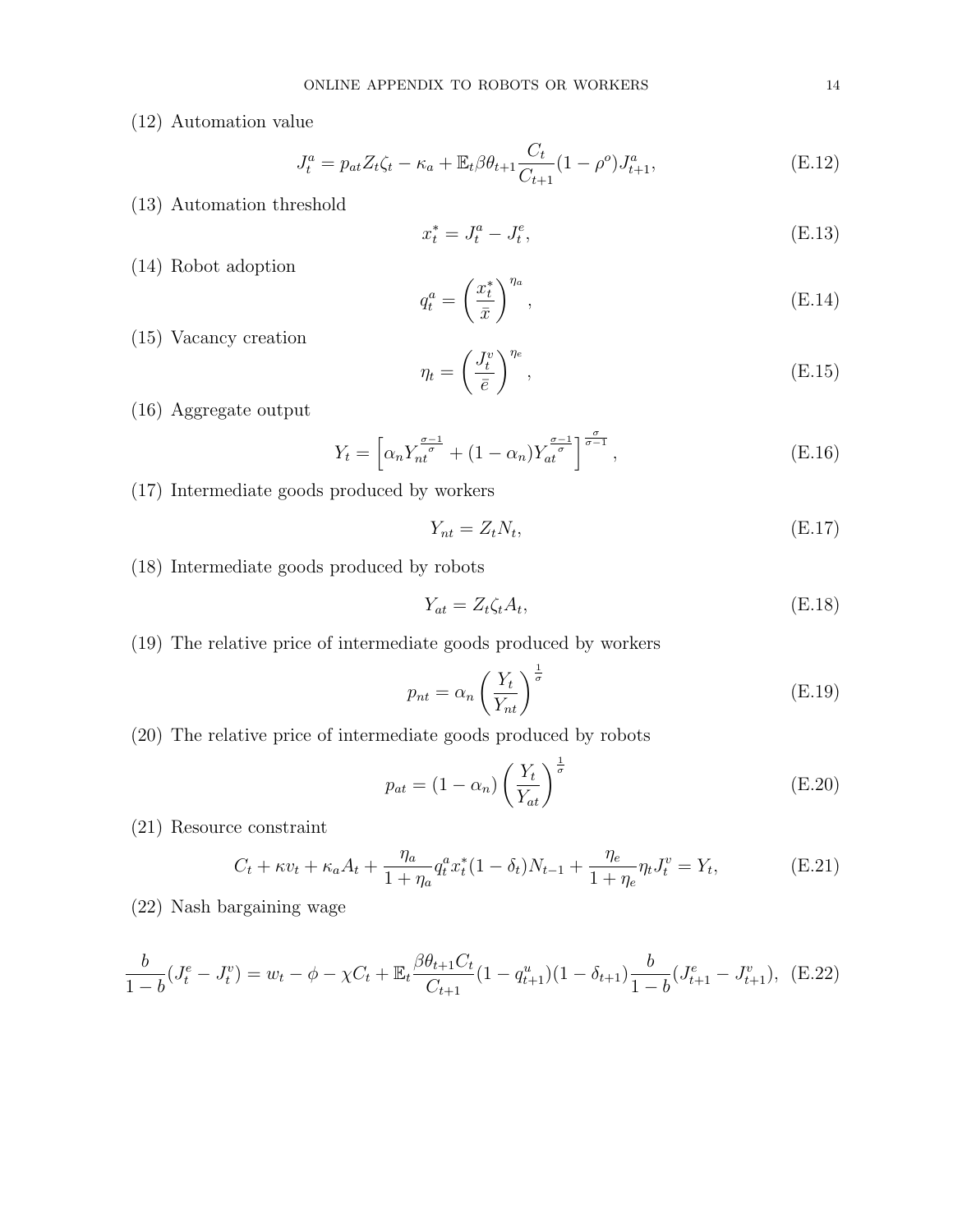

Figure E.1. Impulse responses to a positive neutral technology shock in the model with automating jobs.

Impulse responses. For ease of comparison, we calibrate the parameters in the model with automated jobs to the same values as those in the benchmark model.

Figures E.1-E.4 show the impulse responses of several macro and labor market variables to a positive, one-standard-deviation shock to the neutral technology, the discount factor, the automation-specific technology, and the job separation rate, respectively.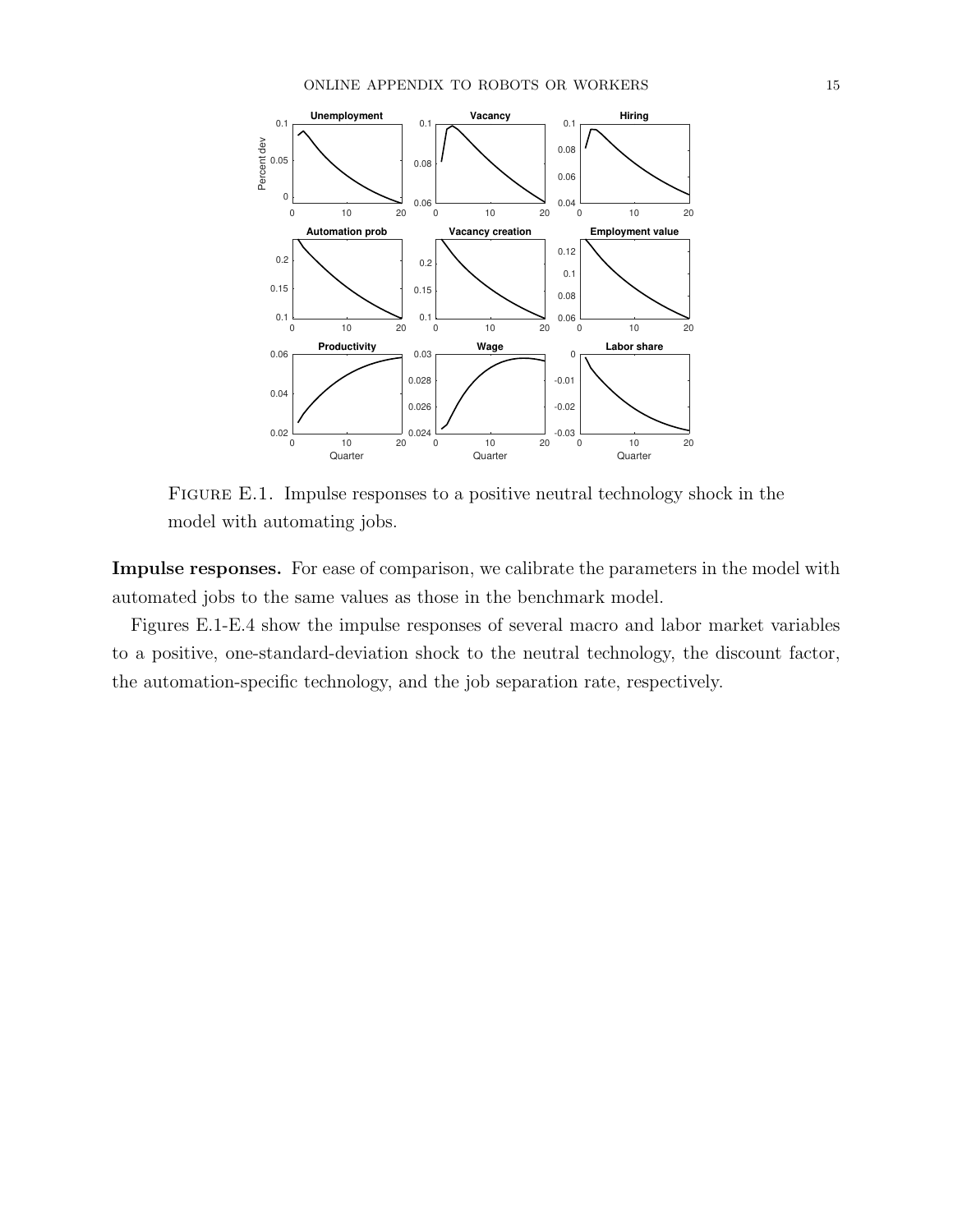

Figure E.2. Impulse responses to a positive discount factor shock in the model with automating jobs.



FIGURE E.3. Impulse responses to a positive automation-specific technology shock in the model with automating jobs.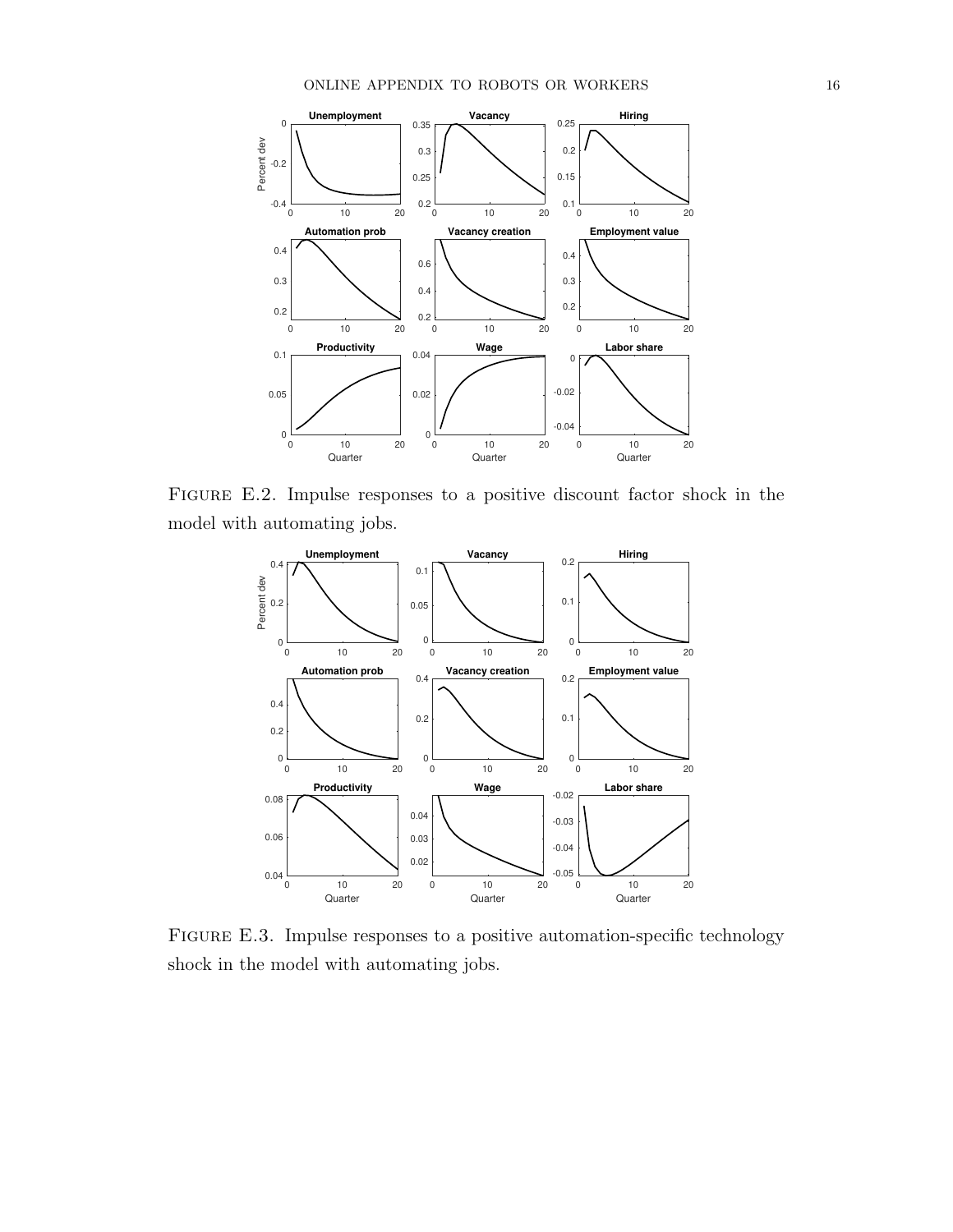

FIGURE E.4. Impulse responses to a positive job separation shock in the model with automating jobs.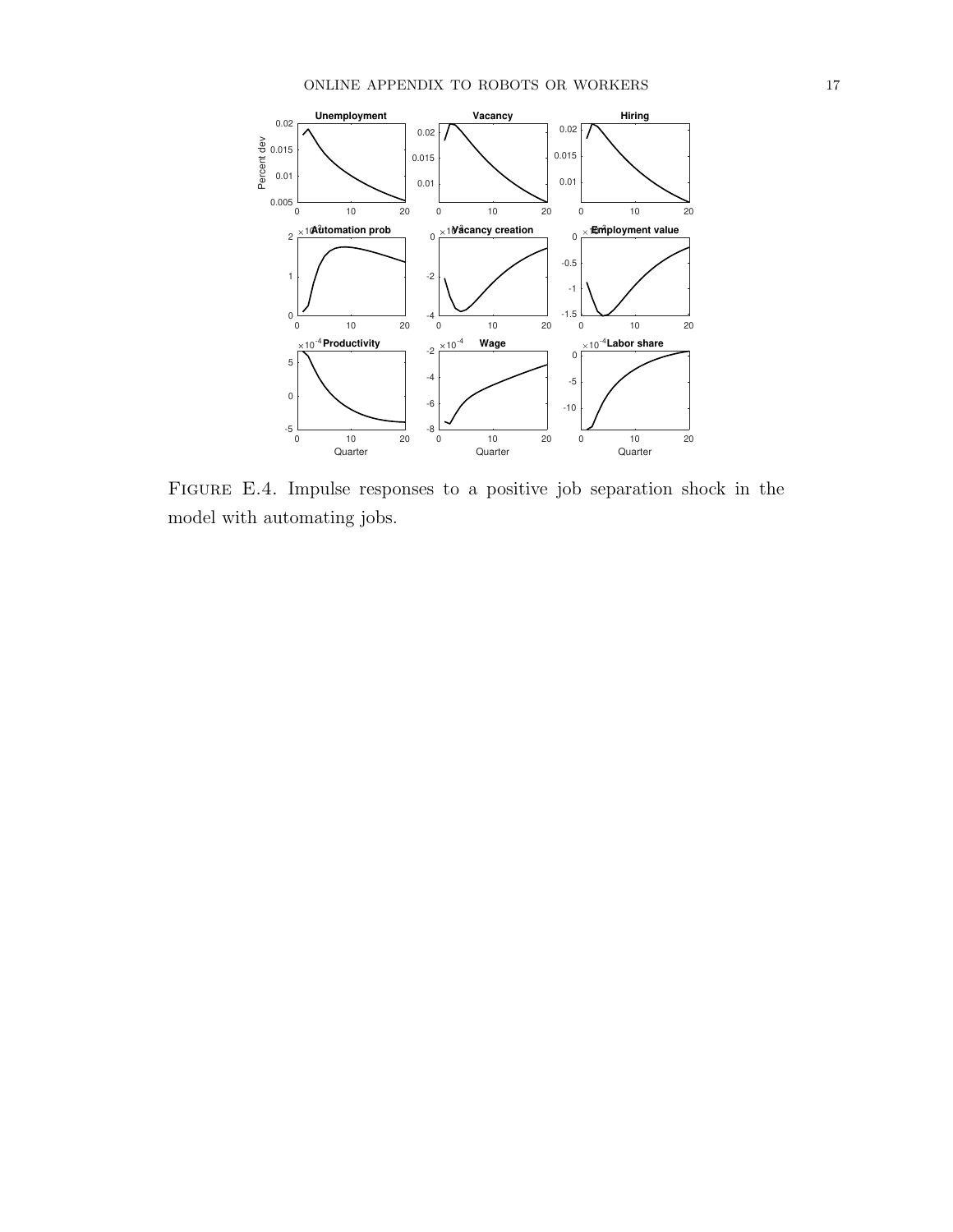## Appendix F. Model with heterogeneous worker skills

Summary of equilibrium conditions. A search equilibrium in the model with heterogeneous workers is a system of 23 equations for 23 variables summarized in the vector

 $[C_t, r_t, Y_t, m_t, u_t, v_t, q_t^u, q_t^v, q_t^a, N_t, U_t, \eta_t, J_t^e, J_t^v, J_t^a, A_t, x_t^*, w_{nt}, w_{st}, Y_{nt}, Y_{at}, p_{nt}, p_{at}]$ .

We write the equations in the same order as in the dynare code.

(1) Household's bond Euler equation:

$$
1 = E_t \beta \theta_{t+1} \frac{C_t}{C_{t+1}} r_t,
$$
\n(F.1)

(2) Matching function

$$
m_t = \mu u_t^{\alpha} v_t^{1-\alpha},\tag{F.2}
$$

(3) Job finding rate

$$
q_t^u = \frac{m_t}{u_t},\tag{F.3}
$$

(4) Vacancy filling rate

$$
q_t^v = \frac{m_t}{v_t},\tag{F.4}
$$

(5) Employment dynamics

$$
N_t = (1 - \delta_t)N_{t-1} + m_t, \tag{F.5}
$$

(6) Number of searching workers

$$
u_t = 1 - (1 - \delta_t)N_{t-1},
$$
\n(F.6)

(7) Unemployment

$$
U_t = 1 - N_t,\tag{F.7}
$$

(8) Vacancy dynamics

$$
v_t = (1 - q_{t-1}^v)(1 - q_t^a)v_{t-1} + \delta_t N_{t-1} + \eta_t,
$$
\n(F.8)

(9) Automation dynamics

$$
A_t = (1 - \rho^o)A_{t-1} + q_t^a (1 - q_{t-1}^v)v_{t-1},
$$
\n(F.9)

(10) Employment value

$$
J_t^e = p_{nt} Z_t - w_{nt} + \mathbb{E}_t \beta \theta_{t+1} \frac{C_t}{C_{t+1}} \left[ \delta_{t+1} J_{t+1}^v + (1 - \delta_{t+1}) J_{t+1}^e \right], \tag{F.10}
$$

(11) Vacancy value

$$
J_t^v = -\kappa + q_t^v J_t^e + (1 - q_t^v) \mathbb{E}_t \beta \theta_{t+1} \frac{C_t}{C_{t+1}} \left[ (1 - q_{t+1}^a) J_{t+1}^v + q_{t+1}^a J_{t+1}^a - \int_0^{x_{t+1}^*} x dG(x) \right].
$$
 (F.11)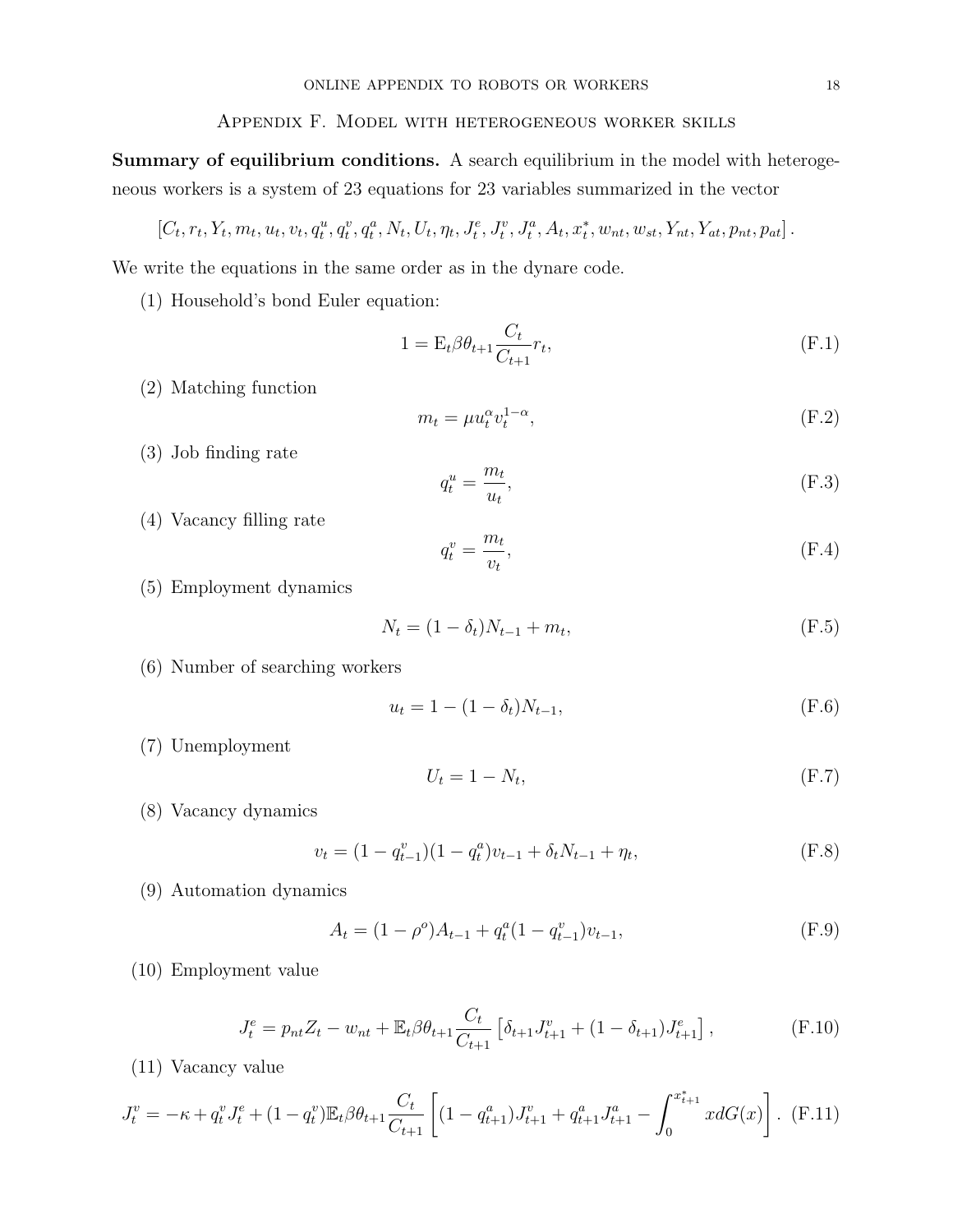(12) Automation value

$$
J_t^a = \gamma_a p_{at} Z_t \zeta_t^{\gamma_a} \left(\frac{\bar{s}}{A_t}\right)^{1-\gamma_a} - \kappa_a + (1-\rho^o) \mathbb{E}_t \beta \theta_{t+1} \frac{C_t}{C_{t+1}} J_{t+1}^a, \tag{F.12}
$$

(13) Automation threshold

$$
x_t^* = J_t^a - J_t^v,\tag{F.13}
$$

(14) Robot adoption

$$
q_t^a = \left(\frac{x_t^*}{\bar{x}}\right)^{\eta_a},\tag{F.14}
$$

(15) Vacancy creation

$$
\eta_t = \left(\frac{J_t^v}{\bar{e}}\right)^{\eta_e},\tag{F.15}
$$

(16) Aggregate output

$$
Y_t = \left[ \alpha_n Y_{nt}^{\frac{\sigma - 1}{\sigma}} + (1 - \alpha_n) Y_{at}^{\frac{\sigma - 1}{\sigma}} \right]^{\frac{\sigma}{\sigma - 1}},
$$
\n(F.16)

(17) Intermediate goods produced by workers

$$
Y_{nt} = Z_t N_t, \tag{F.17}
$$

(18) Intermediate goods produced by robots

$$
Y_{at} = Z_t(\zeta_t A_t)^{\gamma_a} \bar{s}^{1-\gamma_a},\tag{F.18}
$$

(19) The relative price of intermediate goods produced by workers

$$
p_{nt} = \alpha_n \left(\frac{Y_t}{Y_{nt}}\right)^{\frac{1}{\sigma}} \tag{F.19}
$$

(20) The relative price of intermediate goods produced by robots

$$
p_{at} = (1 - \alpha_n) \left(\frac{Y_t}{Y_{at}}\right)^{\frac{1}{\sigma}}
$$
 (F.20)

(21) Resource constraint

$$
C_t + \kappa v_t + \kappa_a A_t + \frac{\eta_a}{1 + \eta_a} q_t^a x_t^* (1 - q_{t-1}^v) v_{t-1} + \frac{\eta_e}{1 + \eta_e} \eta_t J_t^v = Y_t, \tag{F.21}
$$

(22) Nash bargaining wage

$$
\frac{b}{1-b}(J_t^e - J_t^v) = w_{nt} - \phi - \chi C_t + \mathbb{E}_t \frac{\beta \theta_{t+1} C_t}{C_{t+1}} (1 - q_{t+1}^u)(1 - \delta_{t+1}) \frac{b}{1-b}(J_{t+1}^e - J_{t+1}^v), \text{ (F.22)}
$$

(23) Skilled wage

$$
w_{st} = (1 - \gamma_a) Z_t \left(\frac{\zeta_t A_t}{\bar{s}}\right)^{\gamma_a} \tag{F.23}
$$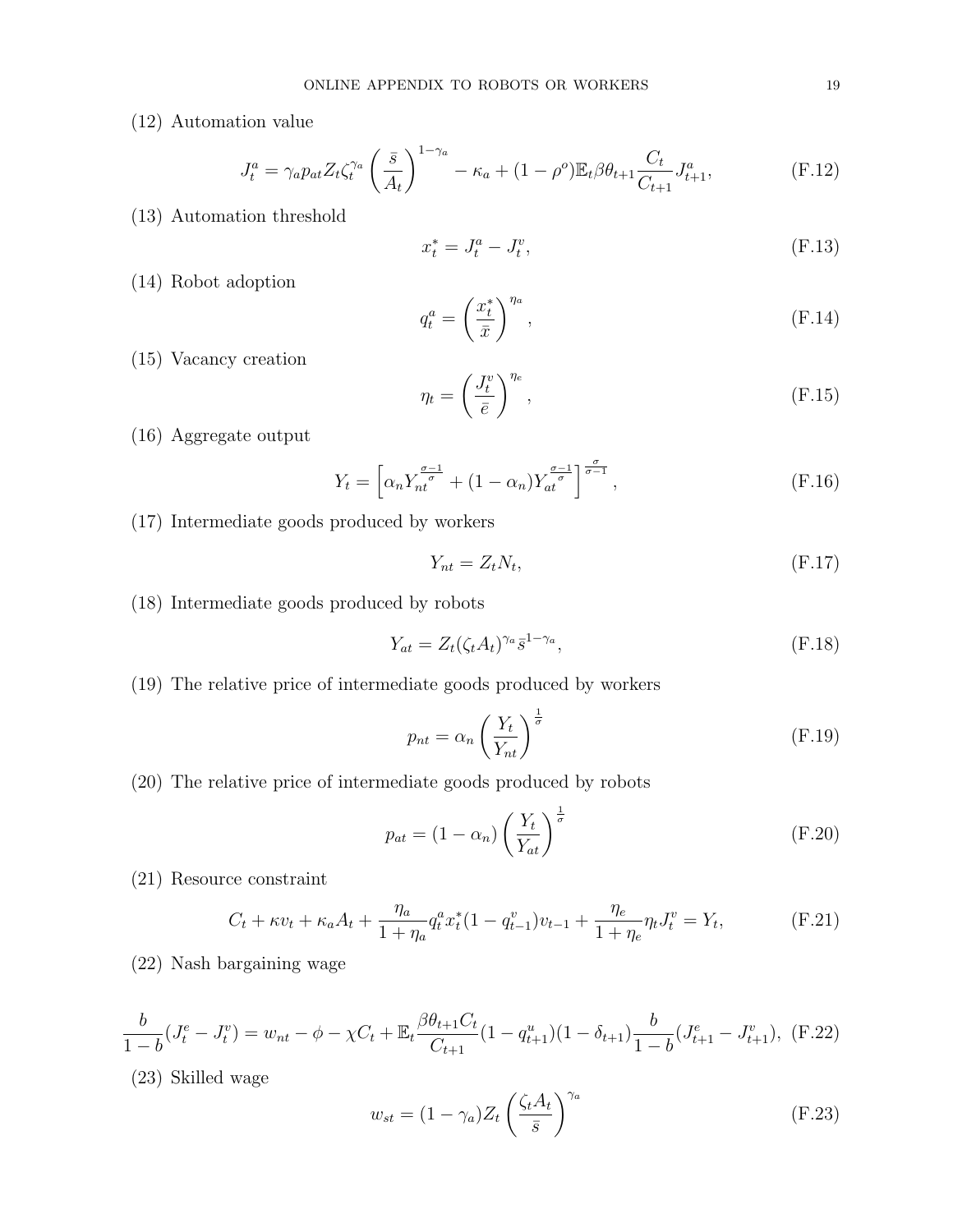

Figure F.1. Impulse responses to a positive discount factor shock in the model with heterogeneous skills.

Impulse responses. We use the calibrated and estimated parameter values in the benchmark model where appropriate and calibrate three additional parameters in this generalized model. We set  $\gamma_a = 0.32$ , such that the skilled labor share is 68% of the revenue generated by the technology using robots and skilled workers as inputs. We normalize the supply of skilled workers and calibrate the average level of the automation-specific productivity (relative to the neutral technology) such that the model implies a steady-state skill premium of 55%, in line with the ratio of median weekly earnings of workers with a bachelor's degree or higher to those of workers with some college or associate degrees.

We have shown the impulse responses to a neutral technology shock in the main text. Here, we present the impulse responses to the other three shocks, shown in Figures F.1-F.3.

#### **REFERENCES**

LEDUC, S. AND Z. LIU (2019): "Robots or Workers? A Macro Analysis of Automation and Labor Markets," Federal Reserve Bank of San Francisco Working Paper No. 2019-17.

Shimer, R. (2005): "The Cyclical Behavior of Equilibrium Unemployment and Vacancies," American Economic Review, 95, 25—49.